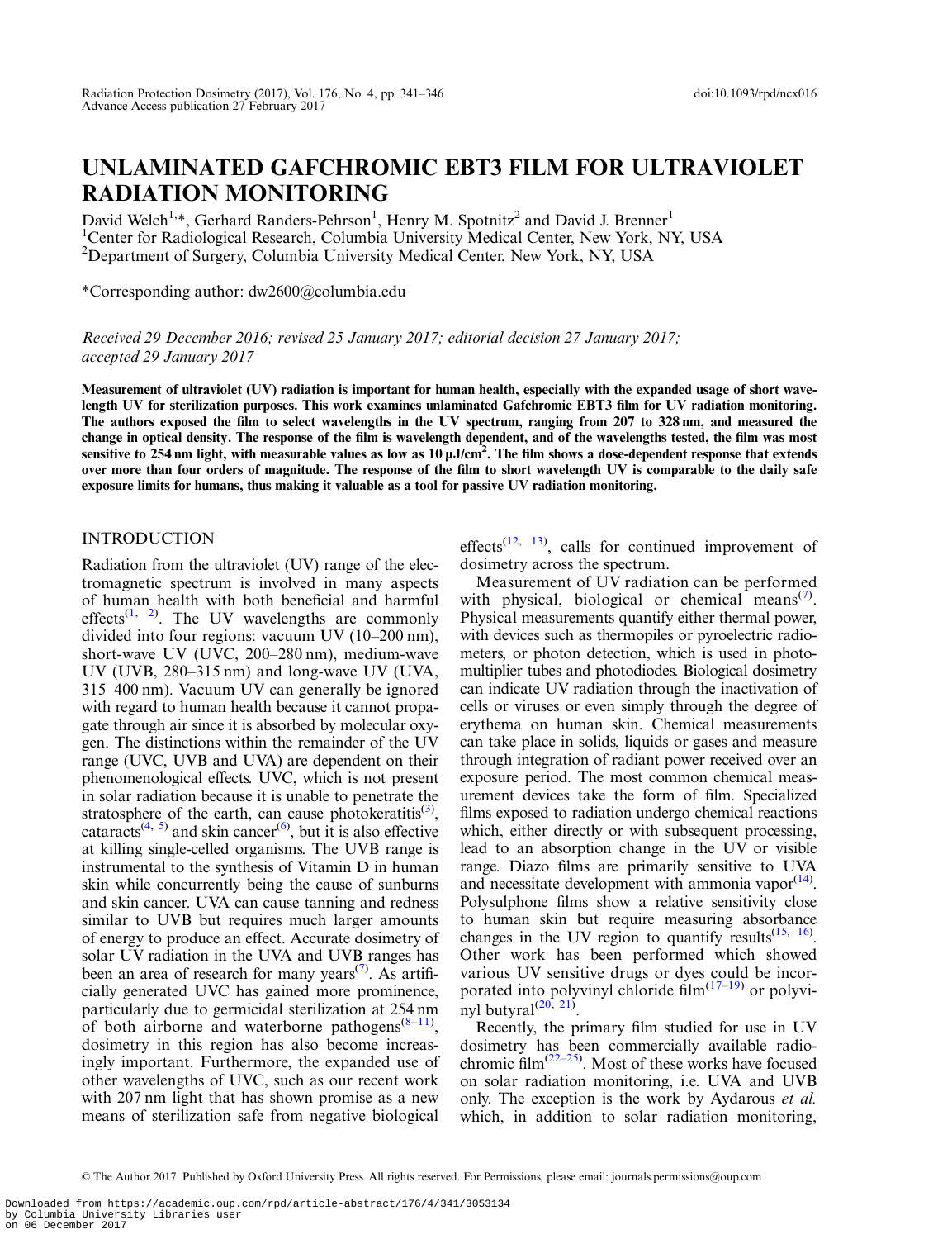claimed to measure into the UVC range with Gafchromic  $EBT3^{(22)}$  $EBT3^{(22)}$  $EBT3^{(22)}$ . However, two factors call into question the validity of the conclusions Aydarous et al. put forward, specifically regarding UVC dosimetry. The first factor is that the light source used (UVLMS-38, UVP LLC, Upland CA) is not well filtered at the 254 nm illumination setting. Obtaining the output spectra through communication with the vendor, UVP LLC, revealed that while the 254 nm peak is dominant there are also significant power contributions from peaks at 313 and 365 nm. The second factor is that polyester, which sandwiches the UV sensitive active region of the film, almost completely blocks transmission of wavelengths shorter than  $\approx$ 320 nm<sup>([26,](#page-5-0) [27\)](#page-5-0)</sup>. These two factors together suggest that Aydarous et al. were actually continuing to measure UVA and UVB exposure when they claimed to measure UVC.

In this work, a special variation of Gafchromic EBT3 film for UV radiation measurement was examined. This new film, referred to as unlaminated Gafchromic EBT3, lacks the polyester laminate on one side thus exposing the active region. With the active region exposed, the film is much more sensitive to UVC and thus can serve as a radiation measurement device.

## MATERIALS AND METHODS

#### Light characterization

The spectrum of each UV light source was measured with a spectrometer (SPM-002-BT, Photon Control,



Figure 1. Radiometric spectra for each of the light sources used in this study are shown normalized to their peak intensity (expressed in arbitrary units). The 207, 222, 254 and 296 nm sources utilized bandpass filters centered at the respective wavelengths. The three solid-state UV emitters (278, 310 and 328 nm) primarily emit at a single wavelength thus no extra filtering was used.

Inc., Burnaby, BC), which was radiometrically calibrated with a deuterium lamp (63 945, Newport, Irvine, CA). Optical power measurements were performed using an 818-UV/DB low-power UV enhanced silicon photodetector with an 843-R optical power meter (Newport, Irvine, CA).

## Light sources

Various sources and filters to generate and isolate specific wavelengths were used in this study. An excimer lamp (High Current Electronics Institute, Tomsk, Russia) with a krypton–bromine (Kr–Br) gas mixture to principally emit at 207 nm was used. A custom bandpass filter (208NB6, Omega Optical, Brattleboro, VT), with center wavelength (CWL) of  $208^{+2}_{-1}$ nm and full width at half maximum (FWHM) of  $6^{+2}_{-1}$  nm, was used to essentially remove all but the dominant 207 nm emission. Similarly, a separate excimer lamp (High Current Electronics Institute, Tomsk, Russia) with a krypton–chlorine (Kr–Cl) gas mixture was used to emit principally at 222 nm. A custom bandpass filter (224NB7, Omega Optical, Brattleboro, VT), CWL of  $224^{+2}_{-1}$  nm and FWHM of  $\alpha_{-1}^{+1}$  a Mineralight XX-15 S UV Bench Lamp (UVP,  $7^{+2}_{-1}$  nm, was used with the Kr–Cl lamp. For 254 nm, Upland, CA) with a mercury line filter (10MLF10- 254, Newport, Irvine, CA) with a CWL of 253.7  $\pm$  $3 \text{ nm}$  and FWHM of  $11 \pm 3 \text{ nm}$  was used. For 296 nm, a deuterium lamp (63 945, Newport, Irvine, CA) with a bandpass filter (296BP8, Omega Optical, Brattleboro, VT) with CWL 296  $\pm$  1.5 nm and FWHM of  $8 \pm 2$  nm was used.

The remaining wavelengths included in this investigation were produced with solid-state UV emitters. The authors found that the emitter designed for a peak output at 280 nm (MTE280F13-UV, Marktech Optoelectronics, Latham, NY) had a CWL of 278 nm with a FWHM of 10 nm. The emitter designed for 310 nm (MTE310F13-UV, Marktech Optoelectronics) had a CWL of 310 nm with a FWHM of 10 nm. The emitter designed for 325 nm (MTE325F13-UV, Marktech Optoelectronics) had a CWL of 328 nm with a FWHM of 9 nm. The variations in CWL for the nominally 280 and 325 nm emitters were within the tolerance stated by the manufacturer.

Figure 1 shows the radiometric spectra for all of the sources used in this study. Each spectrum was normalized to the intensity value at the CWL.

#### Film structure

The film used in this study was a specialty order from Ashland Specialty Ingredients (Bridgewater, NJ) referred to as unlaminated Gafchromic EBT3 (Product Code 849 952). This specialty film is essentially one half of the regular Gafchromic EBT3 film.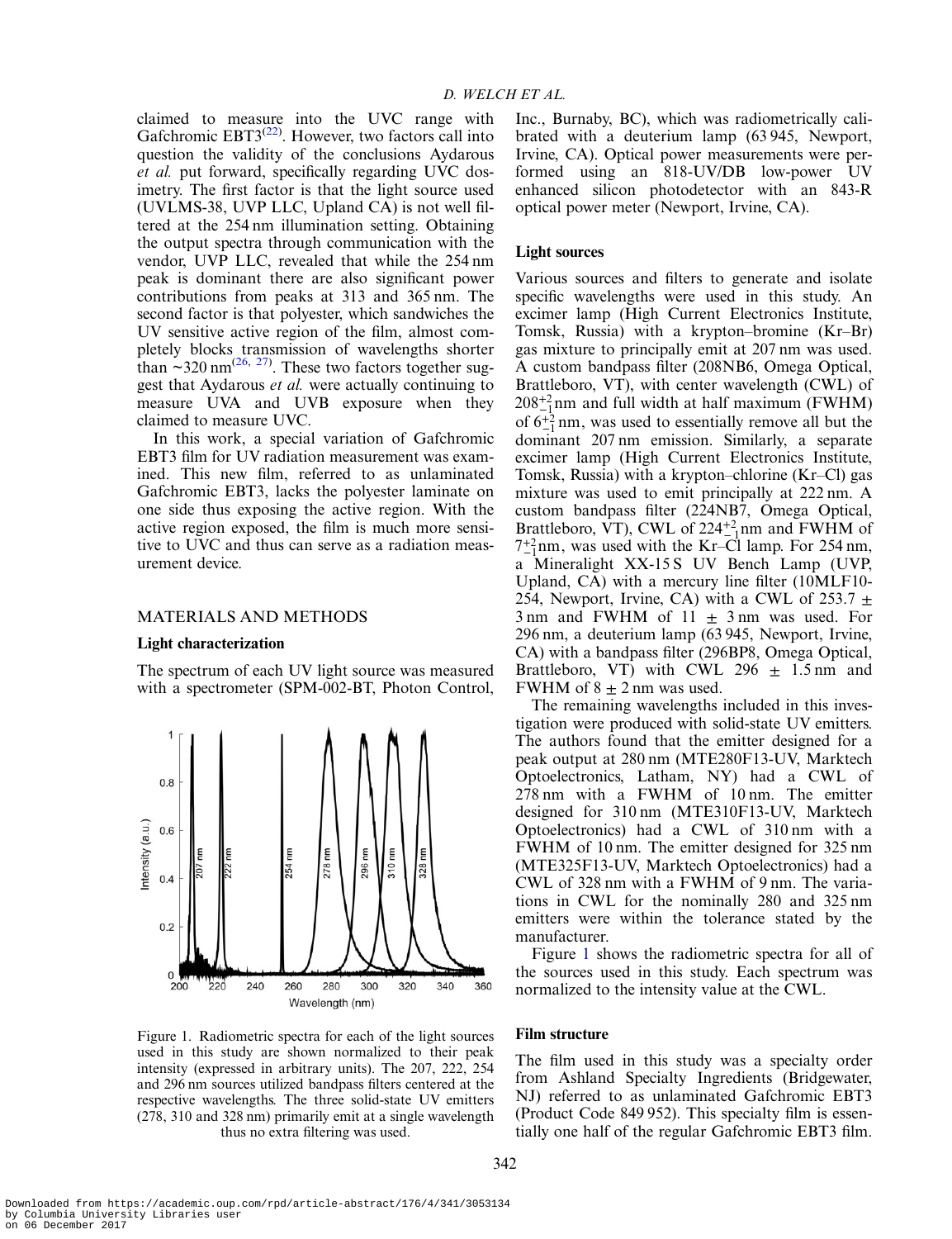<span id="page-2-0"></span>Regular EBT3 film comprises an active layer, nominally 28  $\mu$ m thick, sandwiched between two 125  $\mu$ m matte-polyester substrates. The active layer contains a proprietary mixture of active component, marker dye, stabilizers and other components. The unlaminated EBT3 film used in this study is simply a  $14 \mu m$ thick active layer on top of a single 125 µm polyester substrate.

#### Film analysis

Films were scanned as 48 bit RGB TIFF images using an Epson Perfection V700 Photo flatbed scanner (Epson, Suwa, NGN, Japan). The optical density values for each image file were extracted using custom software developed by Alves et  $al.^{(28)}$  $al.^{(28)}$  $al.^{(28)}$ . The authors chose to evaluate the optical density (OD) solely in the red channel because it has been shown to have the highest dose-dependent response $(29, 30)$  $(29, 30)$  $(29, 30)$  $(29, 30)$  $(29, 30)$ . The background signal from an unexposed piece of film was subtracted to give the Net OD using the following equation:

$$
\text{Net OD} = \text{OD} - \text{OD}_{\text{blank}} = d_x(D), \tag{1}
$$

which is also the dose response,  $d_x$ , for a given dose  $(D)$ . Data for each wavelength were matched to a fitting function with the form

$$
d_x(D) = \frac{a + bD}{D + c},\tag{2}
$$

where  $a, b$  and  $c$  are constants. The fitting function was optimized in MATLAB (MathWorks, Natick, MA) using the curve fitting tool to minimize the squared difference between the experimental data and the fit equation.

## Test of regular EBT3 response to 254 nm

Because the 254 nm UV source Aydarous et al. used was not well filtered, the exposure testing of standard EBT3 film was replicated. The authors exposed a piece of Gafchromic EBT3 film (Product Code 828 204, Ashland Specialty Ingredients) to the 254 nm filtered source for a total exposure of 5 J/cm<sup>2</sup>. The film was analyzed for Net OD change against a piece of unexposed EBT3 film.

## RESULTS

## Film response

The relationship between exposure and Net OD for each exposure wavelength band is shown in Figure [2](#page-3-0). Each wavelength band evaluated shows the same general response curve shape but the response shows a wavelength-dependent shift.

#### Fitting function

A fitting function, matching the form of Equation (2), was determined for each of the wavelength response curves in Figure [2.](#page-3-0) Table [1](#page-3-0) gives the constant values for each fit equation. The coefficient of determination value, denoted as  $R^2$ , is also given to indicate how well the model replicates the observed outcomes.

#### Relative spectral effectiveness

The American Conference of Governmental Industrial Hygienists (ACGIH) has established pub-lic health standards for incoherent UV radiation<sup>([31](#page-5-0))</sup>. Threshold limit values (TLVs) represent the conditions under which it is believed that nearly all healthy workers may be exposed without adverse health effects such as erythema and photokeratitis. The ACGIH recommends that the total daily exposure to UV is dose limited to 3 mJ/cm<sup>2</sup>. The TLVs for UV radiation are wavelength dependent with the peak spectral effectiveness at 270 nm. Daily exposure limits are therefore best expressed as relative spectral effectiveness values  $(S(\lambda))$  referred to as the hazard function, where  $S(\lambda)$  is normalized to a value of 1 at 270 nm. A plot of the ACGIH UV radiation hazard function is shown in Figure [3](#page-4-0).

Radiation monitors in the UV range are often compared against the hazard function to assess their fitness for human hazard monitoring<sup> $(7)$ </sup>. The authors have plotted the relative sensitivity of the film assessed in this work by using the fit equations to determine the exposure necessary to achieve a Net OD response of 0.4, taking the inverse of the exposure value, and then normalizing the values so that the response of this film at 254 nm aligns with the hazard function value. These data points are also plotted in Figure [3](#page-4-0).

#### Test of EBT3 response to 254 nm

A Net OD change of 0.010 when exposing regular EBT3 to 5 J/cm<sup>2</sup> at 254 nm was observed. This is in contrast to the Net OD of 0.125 Aydarous et al. measured for their exposure.

## **DISCUSSION**

The characterization of unlaminated EBT3 film demonstrates its utility as a UV radiation measurement device. The film is sensitive to a wide range of UV wavelengths and the response for a given exposure is strongly wavelength dependent. A peak sensitivity using a 254 nm light source was observed. Each wavelength tested in this study showed a similar shape in its response curve, plotted in Figure [2.](#page-3-0) This similarity suggests that the film could be used for measurement of an exposure at any wavelength throughout UVB and UVC given a calibration curve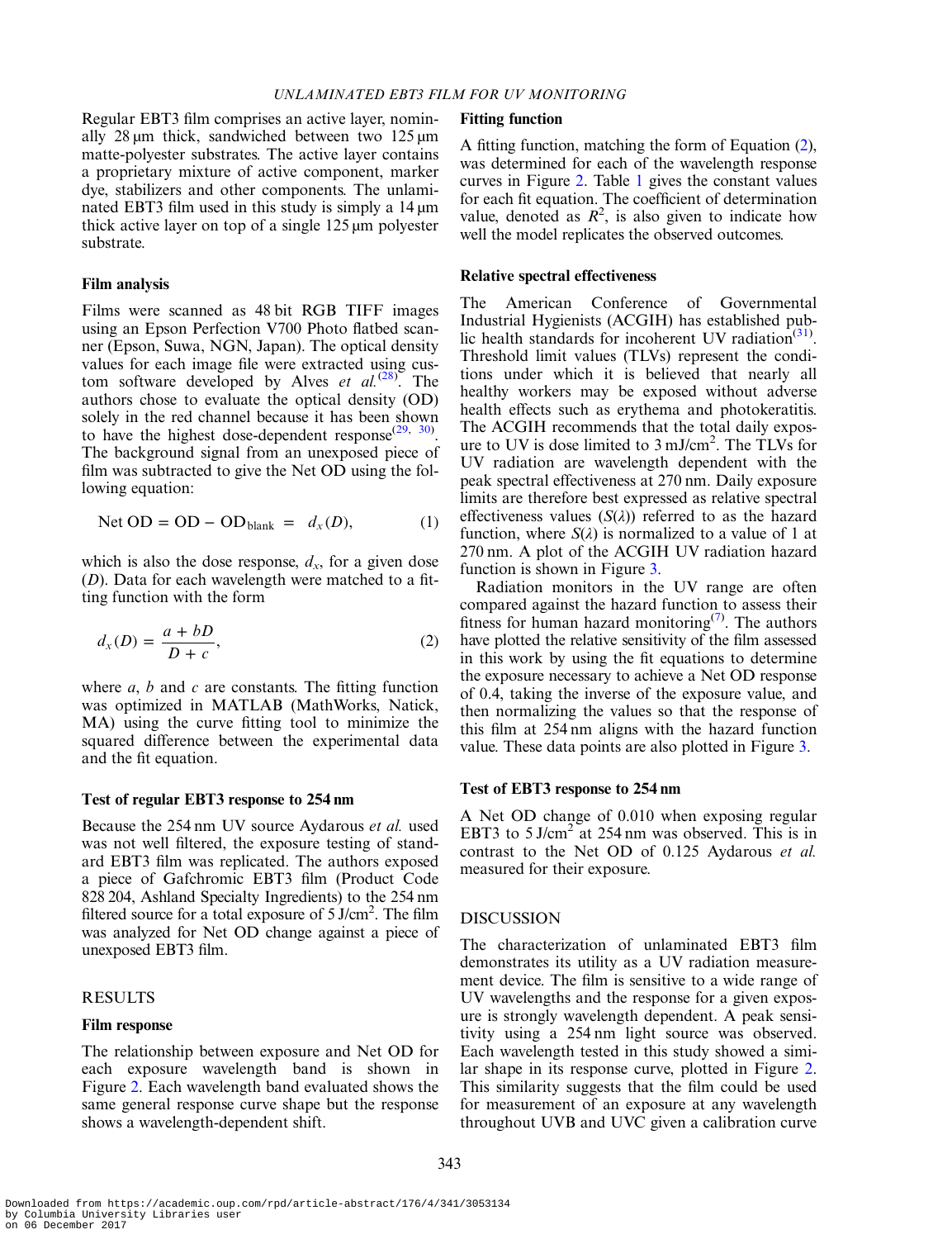<span id="page-3-0"></span>

Figure 2. The film response (Net OD) for increasing exposures is plotted for each of the wavelengths tested. The film shows a similar response profile shape, which shifts dependent on the wavelength.

| Table 1. Values of constants used in Equation (2) to define |
|-------------------------------------------------------------|
| the fitting function for each wavelength.                   |

| Wavelength (nm) | a                    | h     | C                    | $R^2$ |
|-----------------|----------------------|-------|----------------------|-------|
| 207             | 180                  | 0.986 | 1790                 | 0.988 |
| 222             | 76.1                 | 1.08  | 997                  | 0.992 |
| 254             | 113                  | 1.15  | 723                  | 0.983 |
| 278             | 146                  | 0.925 | 3220                 | 0.992 |
| 296             | 39.3                 | 0.891 | 5480                 | 0.999 |
| 310             | $1.34 \times 10^{4}$ | 0.996 | $1.58 \times 10^{6}$ | 0.996 |
| 328             | $1.64 \times 10^{4}$ | 0.629 | $7.45 \times 10^{6}$ | 0.999 |

The rightmost column gives the coefficient of determination for each fit equation.

is performed. The fitting functions calculated in this work show very good agreement to the experimental results, with  $R^2$  values close to 1.0, so they can be applied to interpolate any exposure given the wavelength and a Net OD within the calibration range.

This film has many of the advantages of the regular version of EBT3: it is flexible, develops in real time without post-exposure treatment, has a high spatial resolution and experiences a color change in the visible range so it is easily analyzed with a commercial optical scanner. Unlaminated EBT3 also has a wide dynamic range. The authors demonstrate measuring exposures at 254 nm as low as 10  $\mu$ J/cm<sup>2</sup> and as high  $100 \text{ mJ/cm}^2$ . While the exact bounds of the sensitivity range are wavelength dependent, the width of the range appears to remain constant for different wavelengths.

Unlike regular EBT3, which has a symmetrical structure and can be radiated from any directions using energies from keV to MeV, the unlaminated film does have a directional dependency because the polyester backing blocks much of the UVB and UVC light from reaching the active layer. When the film is radiated on the side with the active region, it exhibits a nearly ideal cosine response equivalent to other radiochromic films. The absence of the polyester laminate over the active region does leave the active region susceptible to removal since it is water soluble, but this can be avoided with minimal handling precautions. Otherwise, the same care and handling afforded to regular EBT3 films should be applied to this unlaminated film variation.

Some of the sources used in this study, in particular the 296 nm filtered source and the solid-state emitters, have FWHM bandwidths of up to 10 nm. As pointed out in the work by Chaney and Sliney, these large bandwidths can introduce errors in the evaluation of spectral effectiveness, particularly in the regions where the slope is very high<sup>([32](#page-5-0))</sup>. Uncertainties in the spectral effectiveness in UVB can arise because a large slope gives disproportionately higher weight to the lower wavelengths within each bandwidth. A more thorough assessment of response in the UVB region, where a large drop in the spectral effectiveness occurs, could be performed with the use of a monochromator with a narrow bandwidth. unlaminated EBT3 shows a deviation from the hazard function at 280 nm, which is before the region of the hazard function with the highest slope, thus this source of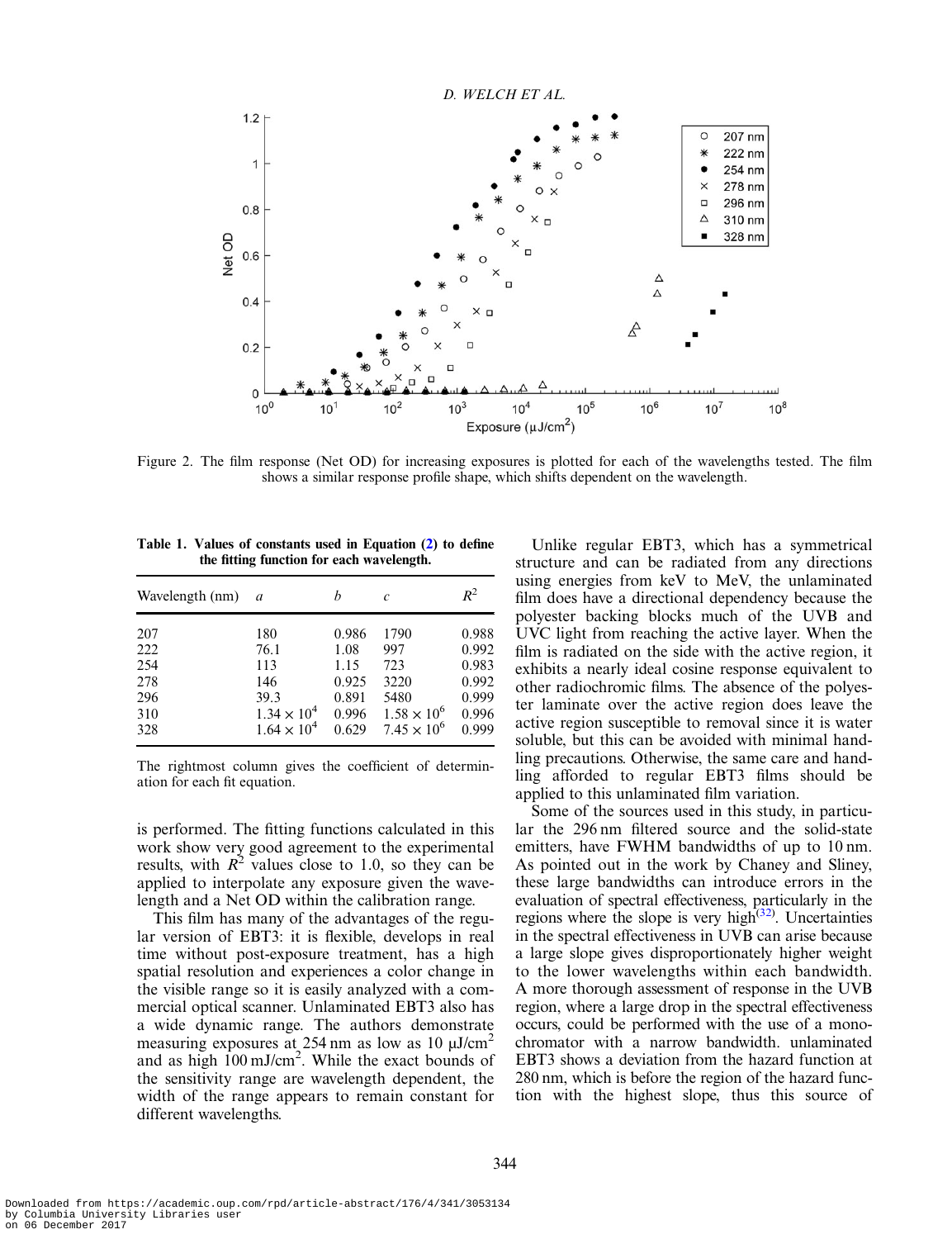<span id="page-4-0"></span>

Figure 3. The relative spectral effectiveness  $(S(\lambda))$  of the TLVs published by the ACGIH, known as the hazard function, is plotted as a function of wavelength in the UV range $(31)$  $(31)$ . The hazard function is simply TLVs normalized to their maximum value at 270 nm. The relative spectral effectiveness values of the film tested in this study have been normalized to match the effectiveness of the hazard function at 254 nm, which is 0.5.

uncertainty will likely have no influence on the assessment of this film for overall radiation monitoring.

While Aydarous et al. alleged to measure UVC light with regular EBT3 film, the authors believe errors in their work invalidate their results. The test of regular EBT3 with a properly filtered 254 nm source showed a Net OD change of only  $\sim 8\%$  of their measured value. The disparity between the results is likely attributed to proper experimental irradiance procedures. Regular EBT3 does experience a color change, demonstrated here with an exposure of  $5$  J/cm<sup>2</sup> of 254 nm UVC, but the sensitivity range is vastly different than unlaminated EBT3 film; this discrepancy can be attributed to the attenuation through the polyester.

The authors have demonstrated that the unlaminated EBT3 film presented here accurately measures throughout the UV spectrum. Furthermore, the sensitivity is such that it aligns well with the TLVs in the UVC range. For example, the TLV at 254 nm is  $6.0 \text{ mJ/cm}^2$  and thus centered within the sensitivity range of this film. This alignment means that the film could be employed as a safety monitor given the spectrum of UV exposure was known so it could be correctly calibrated. This film would not be adequate for overall UV hazard assessment because its spectral response does not align well with the hazard curve, as shown in Figure 3. However, if exposure conditions are well characterized, such as situations using filtered sources, this film would be an excellent choice as a passive UV radiation monitor.

#### **CONCLUSION**

The unlaminated EBT3 film examined in this work has a number of key attributes that make it useful for UV radiation measurement. The film has a high sensitivity, with exposures in the  $\mu$ J/cm<sup>2</sup> range detectable for much of the of the UVC range. The film also has a large dynamic range, with exposure measurements across more than four orders of magnitude possible. Because this film responds by the same means as regular EBT3 film, the processing and subsequent dose measurement are straightforward. The response can be fit to an easily invertible function and thus precise exposure levels are simple to obtain from only a few calibration points. The film shows a response in the UVC range that, although not exactly aligned with the hazard function, is within the same exposure range important for human health studies. Overall, the authors have shown that this commercially available film variant can be a valuable tool for quick, reliable and accurate assessment of UV radiation, especially in the UVC range.

## FUNDING

This work was supported by Columbia-Coulter Translational Research Partnership 9/1/15–8/31/16 'Ultraviolet Laser Sleeve' grant to Drs Spotnitz and Andreas Hielscher.

### REFERENCES

- 1. Parrish, J. A., Anderson, R. R., Urbach, F. and Pitts, D. UV-A Biological Effects of Ultraviolet Radiation with Emphasis on Human Responses to Longwave Ultraviolet (Springer US) (1978) ISBN 978-1-4684- 2477-5.
- 2. Sliney, D. H. Ultraviolet radiation exposure criteria. Radiat. Prot. Dosim. 91(1-3), 213–222 (2000).
- 3. Sliney, D. H. Ultraviolet radiation effects upon the eye: problems of dosimetry. Radiat. Prot. Dosim. 72(3-4), 197–206 (1997).
- 4. Jose, J. G. and Pitts, D. G. Wavelength dependency of cataracts in albino mice following chronic exposure. Exp. Eye Res. 41(4), 545–563 (1985).
- 5. Söderberg, P. G. Acute cataract in the rat after exposure to radiation in the 300 nm wavelength region A study of the macro-, micro- and ultrastructure. Acta Ophthalmol. (Copenh). 66(2), 141–152 (1988).
- 6. Pfeifer, G. P. and Besaratinia, A. UV wavelengthdependent DNA damage and human non-melanoma and melanoma skin cancer. Photochem. Photobiol. Sci. 11(1), 90–97 (2012).
- 7. Diffey, B. Ultraviolet Radiation Dosimetry and Measurement (Boston, MA: Springer US) (1986) ISBN 978-1-4899-0571-0.
- 8. Rahn, R. O. Dosimetry of room-air germicidal (254 nm) radiation using spherical actinometry. Photochem. Photobiol. 70(3), 314–318 (1999).